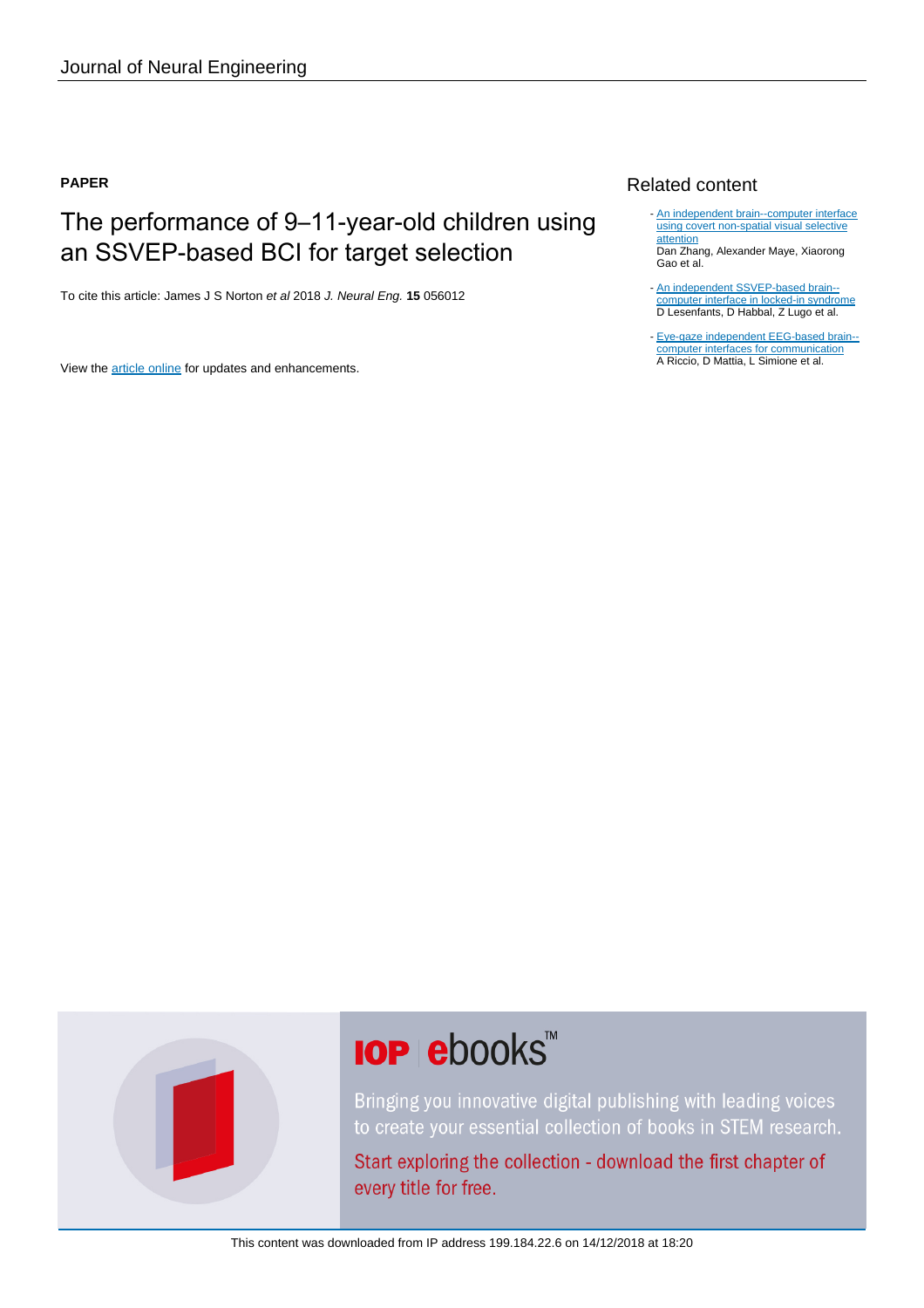J. Neural Eng. **15** (2018) 056012 [\(12p](#page-12-2)p) <https://doi.org/10.1088/1741-2552/aacfdd>

# **The performance of 9–11-year-old children using an SSVEP-based BCI for target selection**

# **James J S Norton**[1](#page-1-0)**,**[2](#page-1-1)**,**[3](#page-1-2) **, Jessica Mullins**[4](#page-1-3)**, Birgit E Alitz**[3](#page-1-2) and Timothy Bretl<sup>[5](#page-1-4)</sup><sup>®</sup>

<span id="page-1-0"></span> $1$  National Center for Adaptive Neurotechnologies, Wadsworth Center, New York State Department of Health, PO Box 22002, Albany, NY 12201, United States of America

<span id="page-1-1"></span><sup>2</sup> Department of Neurology, Stratton VA Medical Center, 113 Holland Ave, Albany, NY 12208, United States of America

<span id="page-1-2"></span><sup>3</sup> Department of Electrical and Computer Engineering, University of Illinois, 306 N Wright St, Urbana, IL 61801, United States of America

<span id="page-1-3"></span><sup>4</sup> Department of Computer Science, University of Illinois, 201 N Goodwin Ave, Urbana, IL 61801, United States of America

<span id="page-1-4"></span><sup>5</sup> Department of Aerospace Engineering, University of Illinois, 306 Talbot Laboratory, MC-236, 104 S. Wright St, Urbana, IL 61801, United States of America

E-mail: [jnorton4@illinois.edu](mailto:jnorton4@illinois.edu)

Received 13 January 2018, revised 3 May 2018 Accepted for publication 20 June 2018 Published 27 July 2018



### **Abstract**

*Objective*. In this paper, we report the performance of 9–11-year-old children using a steadystate visual evoked potential (SSVEP)-based brain–computer interface (BCI) and provide control data collected from adults for comparison. Children in our study achieved a much higher performance (79% accuracy; average age 9.64 years old) than the only previous investigation of children using an SSVEP-based BCI (∼50% accuracy; average age 9.86 years old). *Approach*. Experiments were conducted in two phases, a short calibration phase and a longer experimental phase. An offline analysis of the data collected during the calibration phase was used to set two parameters for a classifier and to screen participants who did not achieve a minimum accuracy of 85%. *Main results*. Eleven of the 14 children and all 11 of the adults who completed the calibration phase met the minimum accuracy requirement. During the experimental phase, children selected targets with a similar accuracy (79% for children versus 78% for adults), latency (2.1 s for children versus 1.9 s for adults), and bitrate (0.50 bits s<sup>−</sup><sup>1</sup> for children and 0.56 bits s<sup>−</sup><sup>1</sup> for adults) as adults. *Significance*. This study shows that children can use an SSVEP-based BCI with higher performance than previously believed and is the first to report the performance of children using an SSVEP-based BCI in terms of latency and bitrate. The results of this study imply that children with severe motor disabilities (such as locked-in syndrome) may use an SSVEP-based BCI to restore/replace the ability to communicate.

Keywords: brain–computer interface, steady-state visual evoked potential, BCI, SSVEP, children

(Some figures may appear in colour only in the online journal)

# **1. Introduction**

Non-invasive brain–computer interfaces (BCIs) enable users to control external devices (such as computer systems [[1,](#page-11-0) [2](#page-11-1)], prosthetic arms [[3,](#page-11-2) [4\]](#page-11-3), and robotic vehicles [[5\]](#page-11-4)) using brain activity. The primary application of BCIs is to replace [[6\]](#page-11-5) function in those with severe motor disabilities that are the result of injury [[7\]](#page-11-6) or disease [[8,](#page-12-0) [9\]](#page-12-1). They also, however, may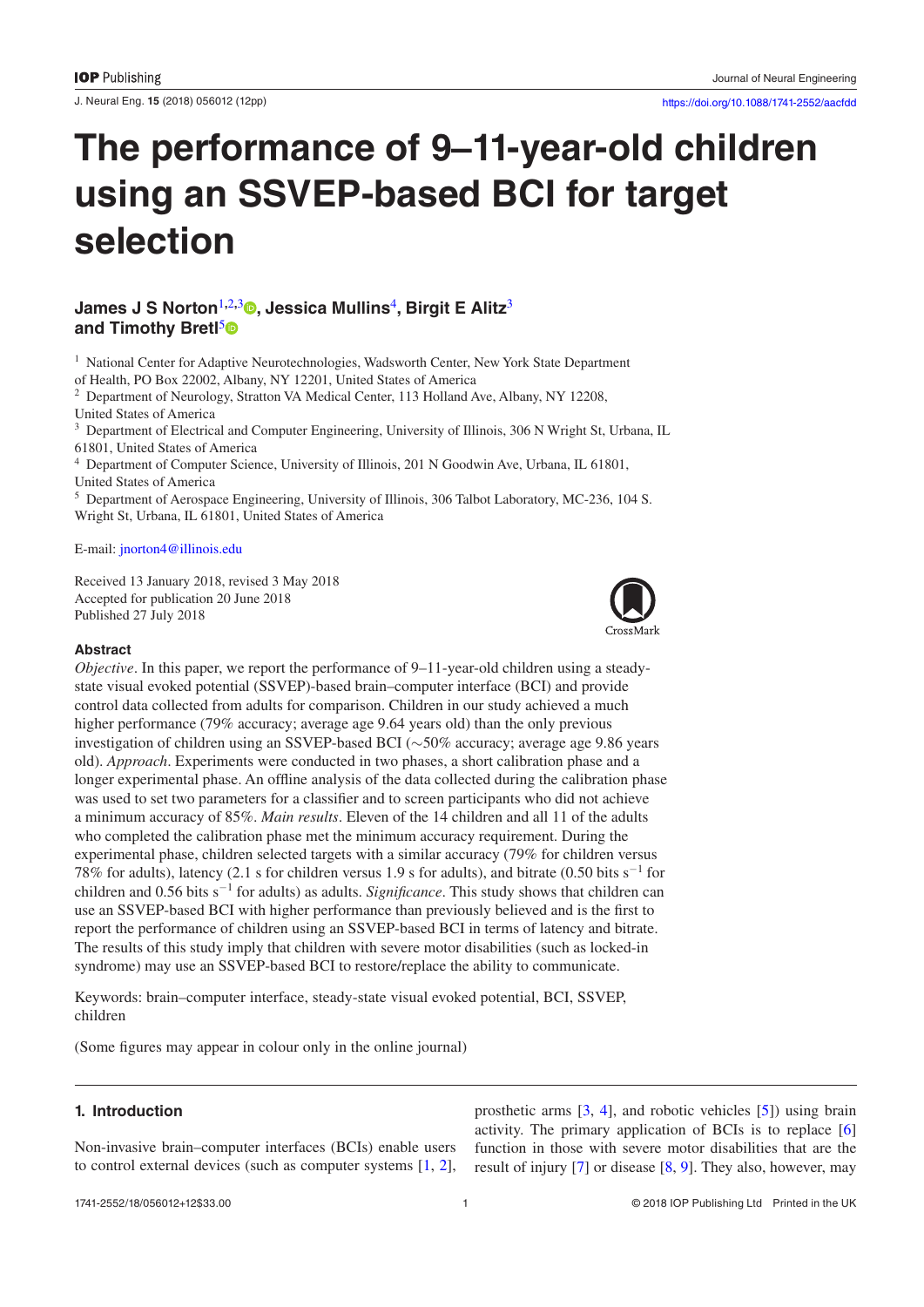be useful for rehabilitation (such as after a stroke [\[10](#page-12-3)]) or to supplement [[11\]](#page-12-4) and/or improve [[12\]](#page-12-5) the natural capabilities of healthy individuals.

Most current BCI systems use electroencephalography (EEG), a non-invasive and relatively inexpensive tool, to measure the brain's naturally generated electrical activity. For example, EEG can be used to measure brain activity generated by imagined movement [[8\]](#page-12-0), the detection of infrequent targets [\[13](#page-12-6)], or spatially distinct sounds [\[14](#page-12-7)]. Here, we consider EEG-based BCIs that use brain activity elicited by repetitive visual stimulations. These brain signals are commonly known as steady-state visual evoked potentials (SSVEPs).

SSVEP-based BCIs rely on the fact that repetitive visual stimulation elicits brain activity at the same speed (measured in frequency or flashes per second) as the stimulus [\[15](#page-12-8)]. In addition, the amplitude of the brain activity elicited by the stimulus is dependent on the user's attention [\[16](#page-12-9)]. This means that if there are multiple stimuli flashing at different rates, the stimulus that the user attends to (the *target*) will elicit a larger amplitude response than the stimuli that the user ignores. In practice, the user's target is unknown and must be inferred through analysis of the EEG data. This analysis, known as classification, outputs a guess of the user's target, called the *predicted target*. This process of the user attending to targets and the classification system predicting targets enables a user to select a specific stimulus from the available set of stimuli and is the basis for all SSVEP-based BCIs.

There are three common ways to measure the performance of an SSVEP-based BCI user. *Accuracy* is the proportion of times the predicted target matches the target [\[17\]](#page-12-10). *Latency* is the mean time from target onset to classification [\[2](#page-11-1), [18](#page-12-11)]. *Bitrate* is the number of bits per second that are transmitted, and is often preferred over other measures because it accounts for both accuracy and latency. Common ways of quantifying bitrate are the information transfer rate (ITR) [\[19](#page-12-12)] and the Nykopp bitrate (NBR) [\[20\]](#page-12-13). We use NBR to quantify bitrate in this paper, since it addresses several well-known limitations of ITR [\[21\]](#page-12-14).

Given that the goal of most SSVEP-based BCIs is to replace function in those with severe motor disabilities and that these disabilities affect many different groups of people (with different ages, genders, etc), it is important to understand how SSVEPbased BCI performance varies among these different groups. As an example, consider that SSVEP-based BCIs are often tested with young adults, but the average age of patients who have locked-in syndrome (LIS) is approximately 50 (this estimate is based on the average age of 151 LIS patients reported by Bruno *et al* [[22](#page-12-15)]). Then consider that Lesenfants *et al* [\[23\]](#page-12-16) found that only one out of six LIS patients (average age  $49 \pm 19.7$  years) could use their SSVEP-based BCI system with better than chance accuracy, but 80% of young adults could use their system.

Prior studies of these *demographic* differences in the performance of SSVEP-based BCIs have reported mixed results. Allison *et al* [\[24](#page-12-17)] assessed the performance of more than 100 people between the ages of 18 and 79 at a large computer expo (CeBIT 2008). While younger people tended to perform at higher bit rates, there were no significant differences in performance between people of different ages or genders. A follow-up paper by Volosyak *et al* [\[25\]](#page-12-18) also found no differences between people of different ages. Two more recent papers, however, have reported differences between young adults and older adults in the context of SSVEP-based BCIs. Hsu *et al* [\[26\]](#page-12-19) compared SSVEP amplitudes in young adults, older adults, and ALS patients. They found that young adults produced larger SSVEPs with a higher signal to noise ratio at an occipital electrode site compared to older adults and ALS patients. In addition, Volosyak *et al* [\[18\]](#page-12-11) recently investigated differences in performance between young adults (between the ages of 19 and 27) and older adults (between the ages of 54 and 76) while using an SSVEP-based BCI for text-entry. The results of this study showed that younger adults achieved a higher average bitrate than older adults.

While the aforementioned studies have considered adults of different ages, only one previous study has investigated the performance of children compared with adults when using an SSVEP-based BCI. In this study, Ehlers *et al* [[17](#page-12-10)] asked children of different ages to use an SSVEP-based BCI for textentry. Ehlers *et al* found that children achieved lower accuracy than adults and concluded that children were not yet able to generate a reliable SSVEP due to developmental differences. The data presented by Ehlers *et al* [\[17\]](#page-12-10) are an important contribution to the literature on SSVEP-based BCIs. However, it is not clear if external factors influenced the results. For example, the children were tested in a noisy school environment, one that may have distracted them from the task. In addition, it is not clear whether the children struggled with the SSVEPbased BCI because it was used for text-entry, a task that—even without a BCI—is harder for children than adults [[27](#page-12-20)]. Previous cognitive neuroscience research conflicts with the results from Ehlers *et al* [[17\]](#page-12-10). For example, Birca *et al* [\[28](#page-12-21)] first reported that there were no differences in SSVEP magnitude between children and adults, and later reported that children aged 8–11 had larger SSVEP responses over the occipital region than adults [\[29](#page-12-22)]. Furthermore, Ehlers *et al* [[17\]](#page-12-10) only reported accuracy, and not the latency or the bitrate of the participants.

The small number and conflicting results of these prior studies leave open the question of whether or not children can use an SSVEP-based BCI with good performance. Resolving this question is important if we want to consider the use of SSVEP-based BCIs to replace lost function in children with severe motor disabilities, including LIS [\[30](#page-12-23)]. To help resolve this question, we describe a new study in this paper that compared the performance of children (aged 9–11) using an SSVEP-based BCI. Our study consisted of two phases, a short calibration phase and a longer experimental phase. Data collected during the calibration phase were used to choose parameters for our classifier and to screen out participants with low performance (11 of 14 children and 11 of 11 adults met minimum performance requirements). Data collected during the experimental phase were used to measure average accuracy, latency, and bitrate in each of the two groups.

#### **2. Method**

#### *2.1. Participants*

26 able-bodied volunteers (15 9–11 year olds, Mean  $= 9.73$ and 11 adults aged between  $19-68$ , Mean = 39.31)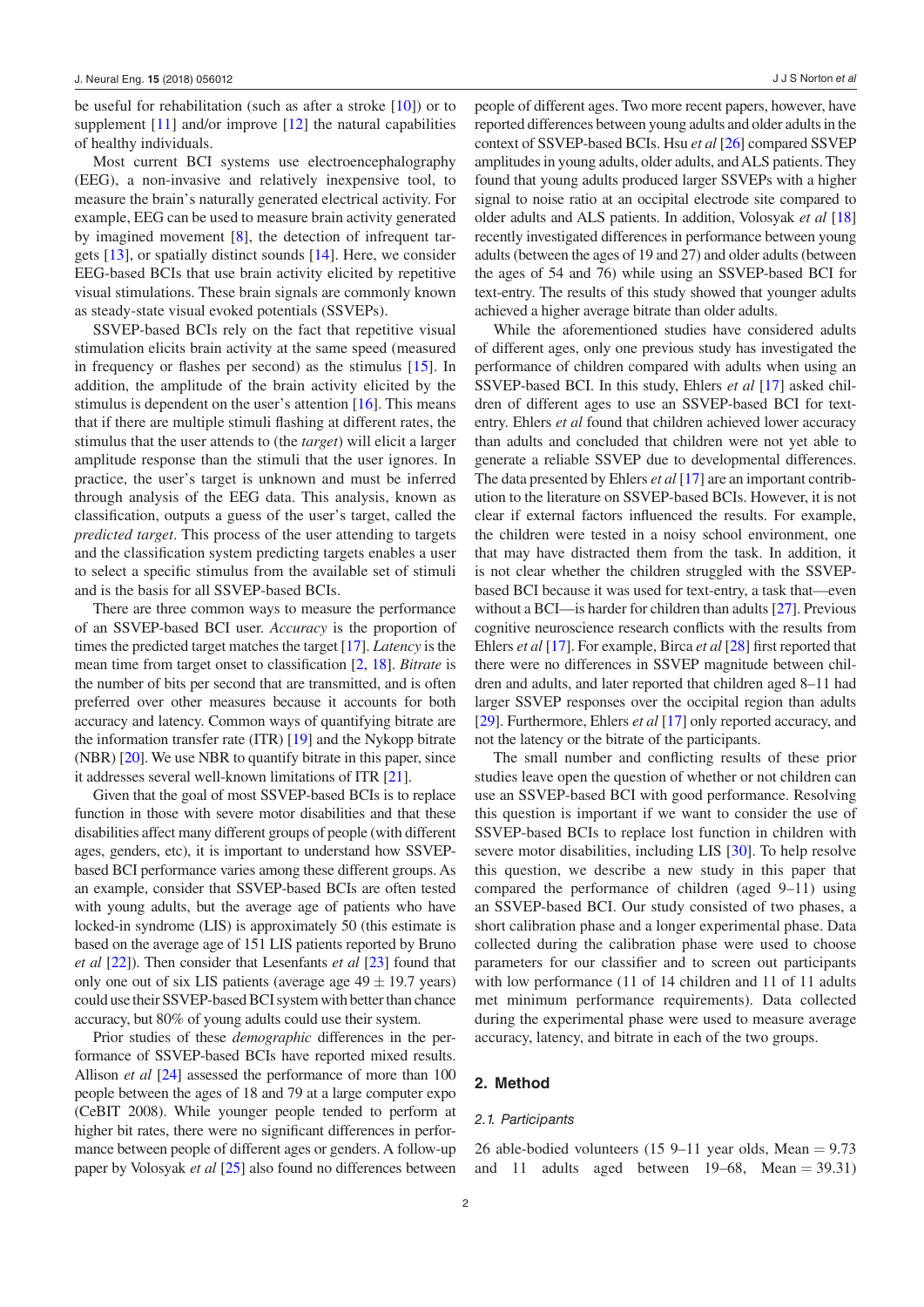<span id="page-3-1"></span>



 $(c)$ 

**Figure 1.** Graphical representations of the experimental interface. (a) Shows how targets were identified with an arrow during the calibration phase. (b) Shows how the target was highlighted during the experimental phase. (c) Shows the feedback given to the user after the classifier guessed the predicted target. Note that the size of the targets and text have been enlarged to improve readability. (a) Targets for the calibration phase. (b) Targets for the experimental phase. (c) Feedback after selection during the experimental phase.

participated in our study. Participants were recruited through email bulletins and word of mouth. Two adult participants had previous experience with a BCI (S01a and S09a). All subjects had normal or corrected-to-normal vision and no prior history of neurological illness<sup>6</sup>. Each participant was compensated with a small gift (\$5.00 US or less) for their time. This study was approved by the Institutional Review Board at the University of Illinois at Urbana-Champaign.

#### *2.2. EEG recording*

EEG signals were recorded from six tin electrodes. The electrodes were placed on the surface of the scalp located at 10–5 international sites: PO3, POZ, PO4, O1, OZ, and O2 [[32\]](#page-12-24). The channels were grounded at the right ear and referenced to the top of the head (location CZ). The signals were recorded at impedances of less than 10 kΩ. All EEG signals were bandpass filtered from 1 Hz to 30 Hz, amplified using a James Long bioamplifier, and digitized at 128 Hz (National Instruments Model PCI-6225). BCI2000 [\[33](#page-12-25)] was used to visualize and record the preprocessed EEG signals.

#### *2.3. Experimental procedures*

All experiments were conducted in a cool and sound attenuated room with dim ambient lighting. The participants were seated in a comfortable office chair between two speakers facing an LED computer monitor (24 inch BenQ XL2420T). All participants were approximately 24 inches from the monitor, but no chin rest was used to restrict head movement. After completing the consent process, each subject was asked to complete a brief survey with basic background questions, based on the questionnaire used by Allison *et al* [\[24](#page-12-17)]. After the survey was completed, the participants completed a short calibration phase and a longer experimental phase. After the experiments, participants also completed an additional phase that will be discussed as a part of a different study. During all experiments participants were asked to focus their visual attention on a target presented on the monitor. For both the calibration phase and the experimental phase the targets were three white circles (5.1cm in diameter) flashing between white and black at 6.2 Hz, 7.7 Hz, and 10 Hz. We chose these frequencies based on previous experience [\[34](#page-12-26)] and because they are less likely to elicit photoinduced seizures. The second of these two reasons is especially important when working with younger individuals, who are often unaware that they are photosensitive [\[31\]](#page-12-27).

#### <span id="page-3-2"></span>*2.4. Calibration phase*

Each participant completed a calibration phase to calibrate the BCI system and to screen participants with low performance.

Data from the calibration phase was used to set free parameters of the classifier (appendix [A;](#page-10-0) section [2.6](#page-4-0)). The participants were given verbal instructions and allowed to start the application when they were ready by pressing a key on the keyboard. Once the calibration phase started, an arrow specified the target during each trial (figure  $1(a)$ ) and this target was highlighted with a yellow outline. Participants were instructed to overtly focus their attention on the target for the entire trial. Each trial lasted 5 s, with a short pause between trials. The order of the specified targets was randomized with each of the three frequencies specified as the target five times for a total of 15 trials. The calibration phase took no more than five minutes. Following the calibration phase, the participants were given time to relax while the experimenter calibrated the BCI system with the calibration data.

During the analysis of the calibration data, if the participant never achieved an 85% accuracy, they were deemed to be unable to use the SSVEP-based BCI and any data collected during the experimental phase was excluded from further analyses.

<span id="page-3-0"></span><sup>6</sup> For future studies on the development of SSVEP-based BCIs for children, we also recommend excluding participants based on a family history of neurological illness. For more guidelines, see Fisher *et al* [[31\]](#page-12-27).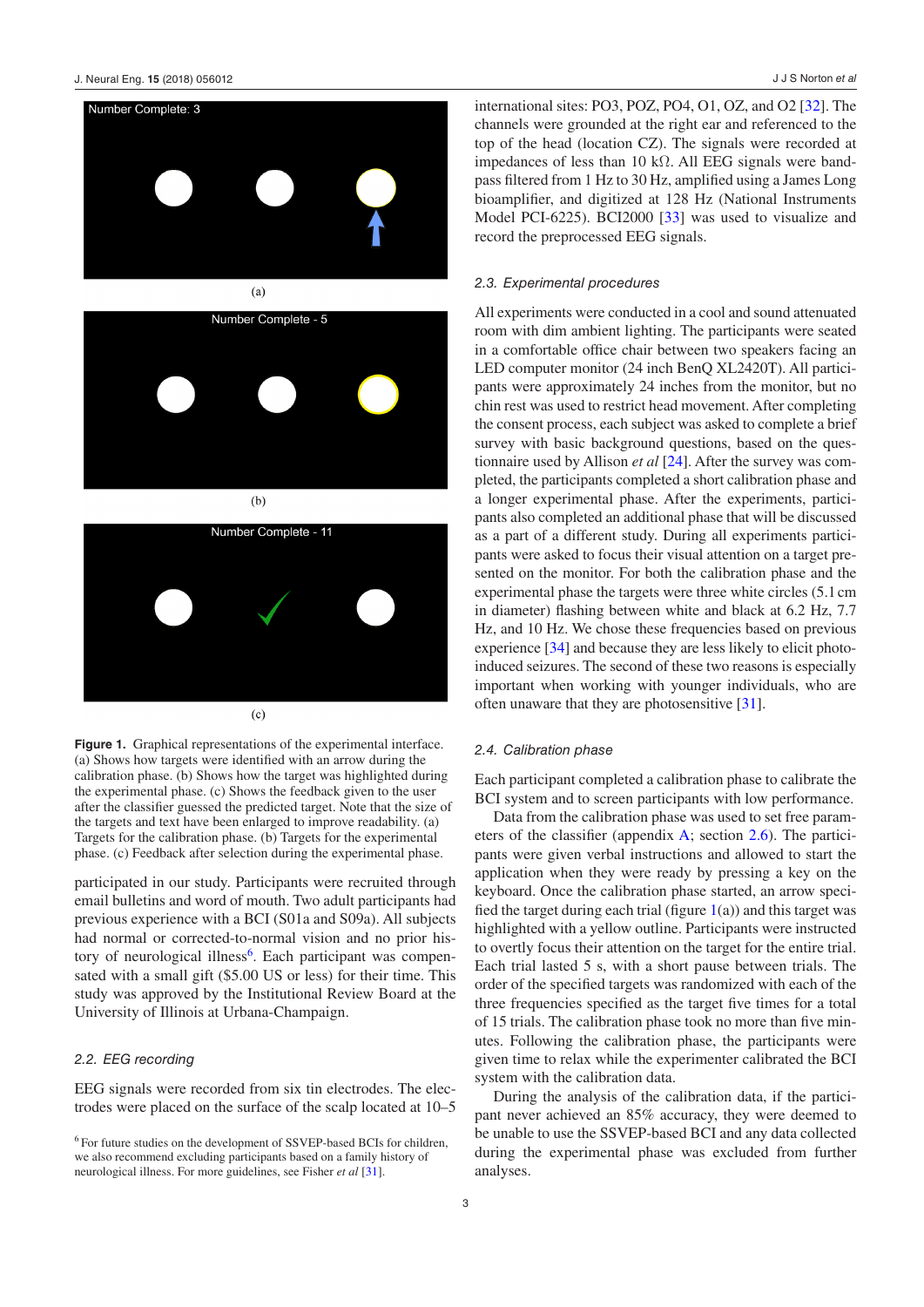#### *2.5. Experimental phase*

During the experimental phase, users were asked to select a sequence of targets using our SSVEP-based BCI. When the experiment was started, a splash screen was displayed while the experimenter described the task. After the researcher provided instructions on how to use the application, the participant was allowed to press a key on the keyboard to begin the experiment.

Similar to the calibration phase, the interface used in the experimental phase displayed three stimuli. The target that the participant was supposed to select was the same as in the calibration phase, except there was no arrow pointing to it (figure [1](#page-3-1)(b)).

Participants were instructed to select targets by overtly shifting their visual attention. If the classifier guessed a target, a check mark was shown at the location of the predicted target (figure  $1(c)$ ) and a tone provided audio feedback that a selection had been made. Participants were given up to 5 s to select a target during each trial. If no target was selected within 5 s, the trial ended and the next trial began. The application paused for 1 s between trials. Real-time feedback on the number of trials completed was provided at the top of the interface.

The experimental phase consisted of four rounds and a bonus round at the end (data from the bonus round will be described as part of a future study). Each round contained 15 trials. The order of the targets during each round was randomized. Each of the three stimulation frequencies were specified as the target five times during each round. At the end of each round, a message was displayed indicating the round number and the system paused for 6 s. At the end of the experimental phase a message was displayed to the user, letting them know the session was completed.

#### <span id="page-4-0"></span>*2.6. Signal processing*

A classifier, based on canonical correlation analysis (CCA), was used to determine the predicted target. Our algorithm for the classification of SSVEP targets using CCA was similar to the one described by Lin *et al* [\[35](#page-12-28)] with three notable differences:

- (i) We considered only two harmonic frequencies.
- (ii) A threshold  $(\tau)$  was used to enable asynchronous control.
- (iii) Two free parameters, the amount of data considered by the classifier (window-length [*t*], measured in seconds) and  $\tau$  were set using data from the calibration phase.

For additional details on the classifier used in this study, see appendix [A](#page-10-0).

<span id="page-4-2"></span>*2.6.1. Window-length and threshold.* As discussed in section [2.6](#page-4-0), the purpose of the calibration phase (section [2.4\)](#page-3-2) was to set *t* and *τ*. After each participant completed the calibration phase, individual 5 s trials were extracted from the calibration data. After trial extraction, there were five trials for each of the three target frequencies. Using this data, a search was performed to find the parameters that maximized the participant's NBR [\[20](#page-12-13)]. The NBR was computed for *t* = [0.5, 0.625, ..., 5] and for  $\tau = [0, 0.01, ..., 1]$ . The values of t and  $\tau$  that maximized NBR were subsequently used for classifying targets during the experimental phase.

There were two differences in the way that the parameters were calculated for different subjects. First, for children, the minimum value of *t* was set to be 1.250 s. For the adults, the minimum value of *t* was set to be 0.5 s. Second, for five of the children—denoted with asterisks in table  $B1$ —the parameters were calculated using three harmonic frequencies instead of two. The possible impact of these two differences will be considered in the results and discussion (sections [3](#page-4-1) and [4](#page-7-0)).

#### <span id="page-4-1"></span>**3. Results**

Of the 26 people who participated in our study, 22 were able to complete the entire experiment (average age children  $= 9.64$ ) years of age, average age adults  $= 38.00$  years of age). One child was excluded due to a technical issue (software crash). Three children were excluded due to low performance. Two of the children who were excluded appeared distracted during the calibration phase. They did not pay attention to the screen or appear to attempt the task. Data from participants who did not achieve a minimum accuracy of 85% within 5 s of stimulation during the calibration phase (section [2.4](#page-3-2)) were excluded from further analyses.

In our study, there were three primary measurements of performance.

- (i) **Accuracy**—Accuracy was calculated as the number of times that the predicted target was equal to the target divided by the total number of trials.
- (ii) **Latency**—The average amount of time (measured in seconds) that elapsed between the onset of the stimuli and the classification of the predicted target.
- (iii) **NBR**—Calculated using the definition of Nykopp [[20,](#page-12-13) [21](#page-12-14), [36](#page-12-29)], a quantity that describes the amount of information transmitted over a noisy channel per unit of time and reported in terms of bits  $s^{-1}$ . Our calculation of NBR is based on the formulas found in Kronegg *et al* [\[21](#page-12-14)].

#### *3.1. Calibration phase*

We report our analysis of the calibration data in two ways. First, we describe the *t* and  $\tau$  values used during the experiment (since there were two differences in the way that *t* and *τ* were calculated for the participants who were children; section [2.6.1\)](#page-4-2). Second, we describe a *post-experiment analysis* of the data. In both cases, 11 of the 14 children and all 11 adults who completed the calibration phase exceeded our threshold for being able to use an SSVEP-based BCI.

*3.1.1. Parameters from experiments.* The results obtained during the calibration phase are given in tables [B1](#page-11-7) and [B2.](#page-11-8) Before assessing statistical differences between the children and adults in the data from the calibration phase, the assumptions of a two-sample *t*-test were tested. A Shapiro–Wilk test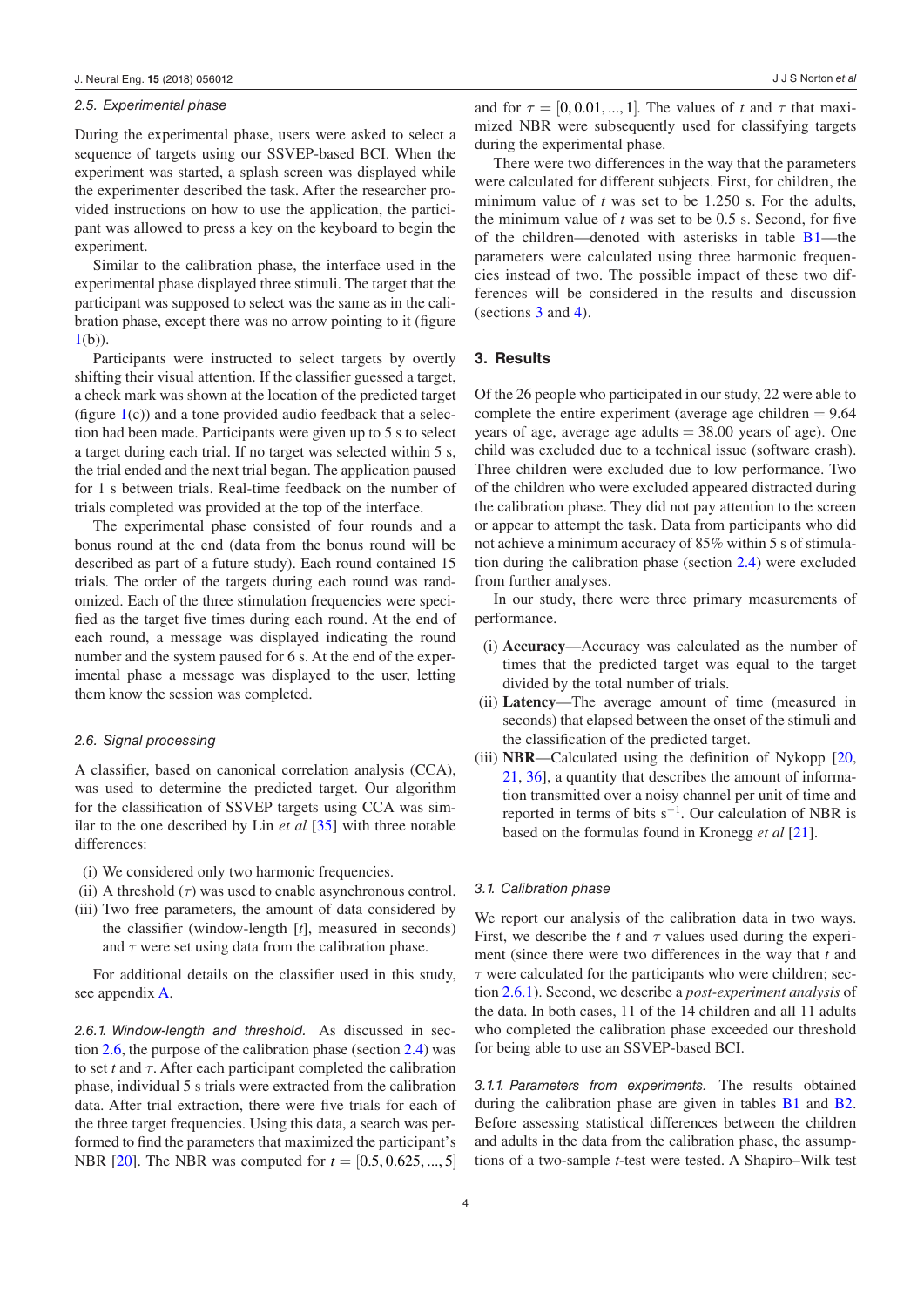<span id="page-5-0"></span>**Table 1.** Post-experiment analysis of data from calibration phase (included children).

| Subject          | t     | $\tau$ | Accuracy | Latency | <b>NBR</b> |
|------------------|-------|--------|----------|---------|------------|
| S <sub>01c</sub> | 1.375 | 0.75   | 0.87     | 2.40    | 0.51       |
| S02c             | 1.125 | 0.70   | 0.87     | 1.38    | 0.79       |
| S03c             | 2.125 | 0.40   | 0.87     | 2.41    | 0.44       |
| S04c             | 1.375 | 0.47   | 1.00     | 1.57    | 1.01       |
| S05c             | 0.875 | 0.75   | 1.00     | 1.58    | 1.00       |
| S06c             | 2.250 | 0.35   | 0.87     | 2.60    | 0.46       |
| S07c             | 1.125 | 0.63   | 0.93     | 2.14    | 0.69       |
| S08c             | 1.250 | 0.58   | 0.93     | 1.70    | 0.78       |
| S09c             | 1.250 | 0.64   | 0.93     | 1.70    | 0.78       |
| \$10c            | 1.875 | 0.36   | 0.87     | 1.92    | 0.62       |
| S11c             | 1.125 | 0.73   | 1.00     | 1.83    | 0.86       |
| Mean             | 1.432 | 0.58   | 0.92     | 1.93    | 0.72       |
| Mdn              | 1.250 | 0.63   | 0.93     | 1.83    | 0.78       |
| SD               | 0.448 | 0.16   | 0.06     | 0.40    | 0.20       |

(performed using the MATLAB command *swtest* by Ahmed BenSaïda from the file exchange) was used to test the assumption of normality. This test found that the data was normally distributed for  $\tau$  ( $p = 0.85$ ), but not for  $t$  ( $p = 0.001$ ). Since the data was found to be normally distributed, *τ* was also tested for outliers (using the MATLAB function *isoutlier*; outliers were defined as being more than three standard deviations from the mean; no outliers were found) and for equal variances between the groups using Levene's test (MATLAB function *vartestn*;  $p = 0.88$ ). A Mann–Whitney *U* test with no correction for multiple comparisons found that the *t* values used for classification in the participants who were children (Mean  $= 1.545$ ) s, Mdn = 1.375 s, SD = 0.450 s) were longer ( $p = 0.02$ ) than those used for the participants who were adults (Mean  $= 1.227$ ) s, Mdn =  $1.000$  s, SD =  $0.849$  s). Although, one adult (participant S05a) had a *t* of 3.625 s (table [B2\)](#page-11-8), 1.375 s longer than any of the children who participated in the study. There was no difference in the  $\tau$  values calculated for children (Mean = 0.57,  $Mdn = 0.58$ ,  $SD = 0.15$ ) compared with adults (Mean = 0.60, Mdn = 0.60, SD = 0.15) using a two-sample *t*-test ( $p = 0.63$ ).

*3.1.2. Post-experiment analysis.* The purpose of the postexperiment analysis of the data from the calibration phase was to calculate  $t$  and  $\tau$  in the exact same way for all of the participants using the classifier described in section [2.6](#page-4-0). Before assessing statistical differences in the data from the calibration phase between the children and adults, the assumptions (normally distributed data, no outliers, equal variance) of a two-sample *t*-test were tested. A Shapiro–Wilk test (performed using the MATLAB command *swtest*) was used to test the assumption of normality for each of the variables. This test found that the data was normally distributed for  $\tau$  ( $p = 0.93$ ), accuracy ( $p = 0.13$ ), and bitrate ( $p = 0.33$ ), but not for *t*  $(p = 0.001)$  or latency  $(p = 0.02)$ . A test for outliers (using the MATLAB function *isoutlier*; outliers defined as more than three standard deviations from the mean) did not find any outliers in the data. Finally, using Levene's test for equality of

**Table 2.** Post-experiment analysis of data from calibration phase (excluded children).

| Subject   | t     | $\tau$ | Accuracy | Latency | <b>Bitrate</b> |
|-----------|-------|--------|----------|---------|----------------|
| E01c      | 0.500 | 0.00   | 0.40     | 0.50    | 0.42           |
| E02c      | 0.500 | 0.00   | 0.40     | 0.50    | 0.98           |
| E03c      | 0.500 | 0.00   | 0.60     | 0.50    | 1.05           |
| Mean      | 0.500 | 0.00   | 0.47     | 0.50    | 0.82           |
| Mdn       | 0.500 | 0.00   | 0.40     | 0.50    | 0.98           |
| <b>SD</b> | 0.000 | 0.00   | 0.12     | 0.00    | 0.35           |

<span id="page-5-1"></span>**Table 3.** Post-experiment analysis of data from calibration phase (included adults).

| Subject          | t     | $\tau$ | Accuracy | Latency | <b>B</b> itrate |
|------------------|-------|--------|----------|---------|-----------------|
| S <sub>01a</sub> | 1.000 | 0.60   | 0.93     | 1.17    | 1.14            |
| S <sub>02a</sub> | 1.375 | 0.51   | 0.93     | 1.76    | 0.75            |
| S03a             | 1.125 | 0.57   | 1.00     | 1.86    | 0.85            |
| S <sub>04a</sub> | 0.750 | 0.70   | 1.00     | 1.80    | 0.88            |
| S05a             | 3.625 | 0.27   | 0.93     | 3.76    | 0.35            |
| S06a             | 1.625 | 0.42   | 0.93     | 2.13    | 0.62            |
| S <sub>07a</sub> | 0.750 | 0.68   | 0.93     | 1.12    | 1.18            |
| S08a             | 0.750 | 0.74   | 0.93     | 1.43    | 0.93            |
| S09a             | 0.875 | 0.66   | 0.93     | 1.19    | 1.11            |
| S10a             | 0.625 | 0.82   | 1.00     | 1.33    | 1.20            |
| S11a             | 1.000 | 0.60   | 1.00     | 1.74    | 0.91            |
| Mean             | 1.227 | 0.60   | 0.96     | 1.75    | 0.90            |
| Mdn              | 1.000 | 0.60   | 0.93     | 1.74    | 0.91            |
| SD               | 0.849 | 0.15   | 0.03     | 0.74    | 0.26            |

variances, the two groups in each of the variables were found to have equal variance. A Mann–Whitney *U* test (with no correction for multiple comparisons) of the calibration data for the included participants revealed *t* would have been shorter  $(p = 0.035)$  for the adults (Mean = 1.227, Mdn = 1.000,  $SD = 0.849$ ) than the children (Mean = 1.432, Mdn = 1.250,  $SD = 0.448$ ). Further statistical analyses did not reveal any differences in  $\tau$  (two-sample *t*-test;  $p = 0.77$ ), accuracy (twosample *t*-test;  $p = 0.11$ ), latency (Mann–Whitney *U* test;  $p = 0.19$ ), or NBR (two-sample *t*-test;  $p = 0.08$ ) between children and adults. These data are reported in tables [1](#page-5-0)–[3.](#page-5-1) Figure [2](#page-6-0) presents the data from the calibration phase—as calculated in the post-experiment analysis—for the children and the adults graphically. When the accuracy of classification for  $a \tau = 0$  is plotted as a function of *t*, we can see that children and adults improve in accuracy as *t* increases (figure [2](#page-6-0)(a)). Figure [2\(](#page-6-0)b) shows accuracy curves for the children who were excluded from the study and the average accuracy of included and excluded children. Unlike the included children, the accuracy of excluded children (for  $\tau = 0$ ) does not increase as a function of *t*. Figures [2](#page-6-0)(c) (children) and (d) (adults) show accuracy as a function of  $t(\tau = 0)$  for the three stimulation frequencies. Figure [2](#page-6-0)(e) shows the *t* and  $\tau$  values calculated for each child overlaid on an image of the average NBR for each possible value of  $t$  and  $\tau$ . A similar image for the adults is shown in figure  $2(f)$  $2(f)$ .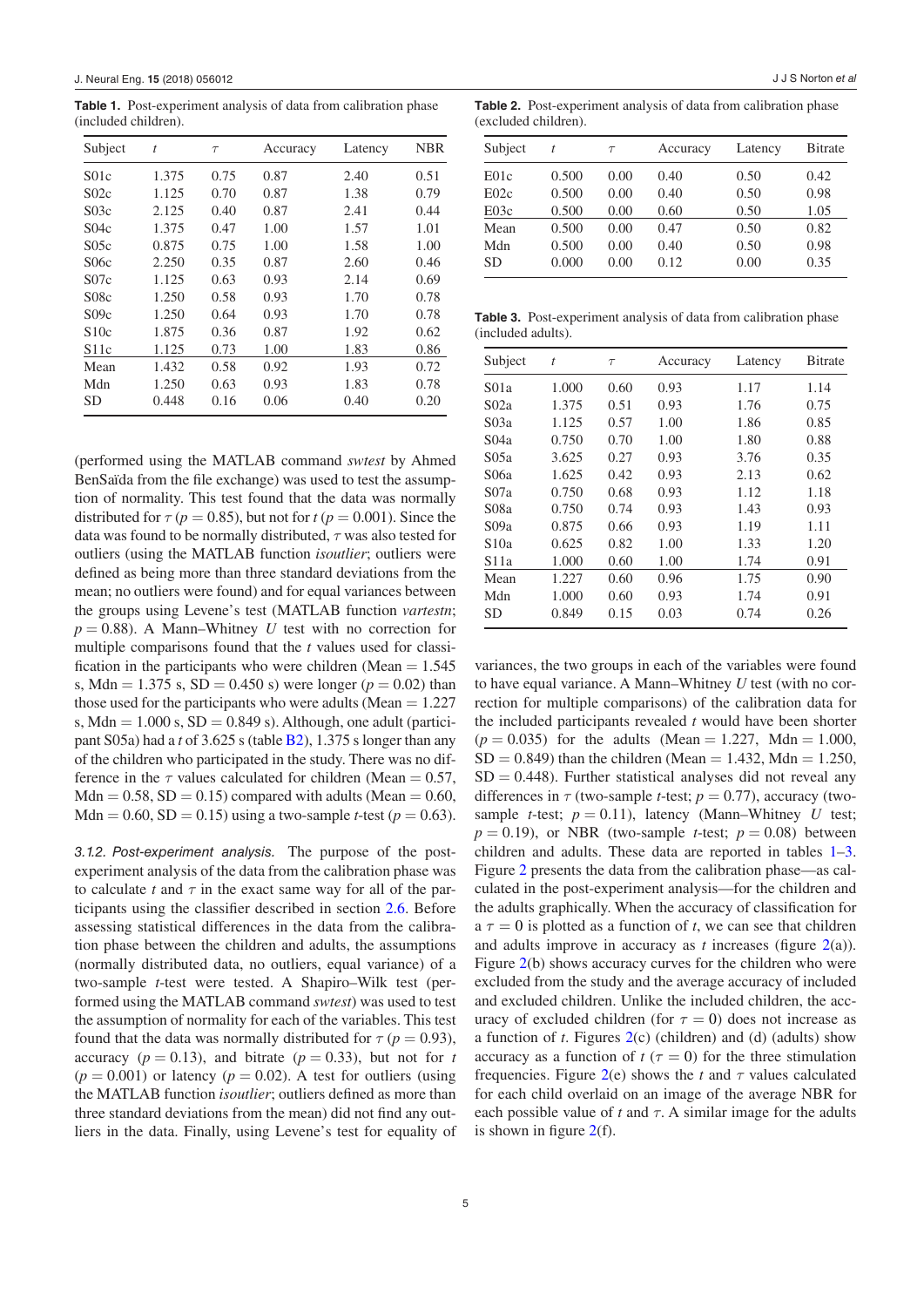<span id="page-6-0"></span>

**Figure 2.** Performance of participants from data collected during the calibration phase based on the post-experiment analysis. Accuracy of (a) included children versus included adults, (b) included children versus excluded children and the average of all of the children, (c) included children for each stimulation frequency as a function of  $t$  and  $\tau = 0$ , and (d) included adults for each stimulation frequency as a function of *t* for  $\tau = 0$ . Images showing bitrate calculated for each *t* and  $\tau$  for (e) included children and (f) included adults. The *t* and  $\tau$ values used for each participant in the experimental phase are denoted by a white dot.

#### *3.2. Experimental phase*

The performance of participants during the experimental phase is shown in figure [3.](#page-7-1) The accuracy data from the experimental phase was found to meet the assumptions of the two-sample *t*-test. Both latency  $(p = 0.003)$  and NBR  $(p = 0.03)$  were found to violate the assumption of normally distributed data, as measured using the Shapiro–Wilk test (performed using the MATLAB command *swtest*). Further statistical analyses did not reveal any differences between the children and adults in terms of accuracy (two-sample *t*test;  $p = 0.84$ ; figure [3\(](#page-7-1)a)), latency (Mann–Whitney *U* test;  $p = 0.15$ ; figure [3\(](#page-7-1)b)), or NBR (Mann–Whitney *U* test;  $p = 0.45$ ; figure  $3(c)$  $3(c)$ ) in the experimental phase. Both children (Mean = 79%, Mdn =  $83\%$ , SD = 14%) and adults (Mean = 78%, Mdn =  $80\%$ , SD = 11%) achieved similar levels of accuracy during the experimental phase and both groups had worse performance during the experimental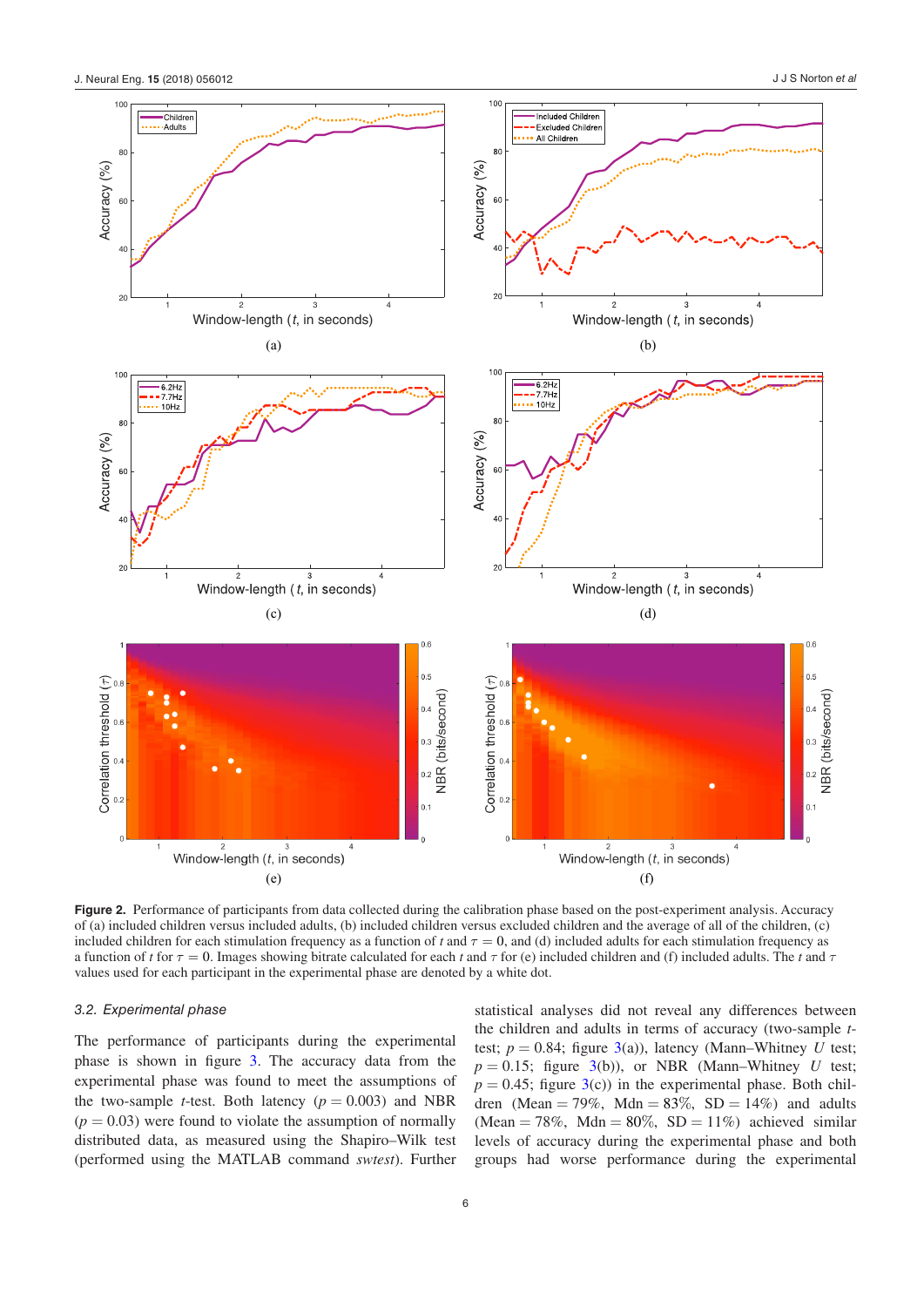<span id="page-7-1"></span>

**Figure 3.** Performance of participants during the experimental phase in terms of (a) accuracy, (b) latency, and (c) NBR. The variations in the *x*-axis are random noise that has been added to reduce overlap in the data points and increase readability.

phase than during the calibration phase. In terms of latency, the children (Mean = 2.106 s, Mdn = 2.073 s, SD = 0.48 s) were almost  $0.2$  s slower than the adults (Mean = 1.917 s, Mdn =  $1.710$  s, SD = 0.73 s), but the high variance meant that this was not significant. Children (Mean =  $0.50$  bits s<sup>-1</sup>, Mdn = 0.49 bits  $s^{-1}$ , SD = 0.20 bits  $s^{-1}$ ) also transmitted information at a slightly lower (but not significantly lower) NBR than adults (Mean = 0.56 bits  $s^{-1}$ , Mdn = 0.59 bits  $s^{-1}$ ,  $SD = 0.25$  bits s<sup>-1</sup>).

The data from the experimental phase were also inspected for differences in accuracy and latency of the selection of targets by frequency (figure [4\)](#page-9-0) and round (figure [5](#page-9-1)). No differences were found.

## <span id="page-7-0"></span>**4. Discussion**

This study demonstrated that 9–11-year-old children are able to use an SSVEP-based BCI with much higher accuracy than previously reported [\[17](#page-12-10)] and is the first work to report the performance of children when using an SSVEP-based BCI in terms of latency and bitrate (NBR). Furthermore, the accuracies, latencies, and NBRs of the children and adults who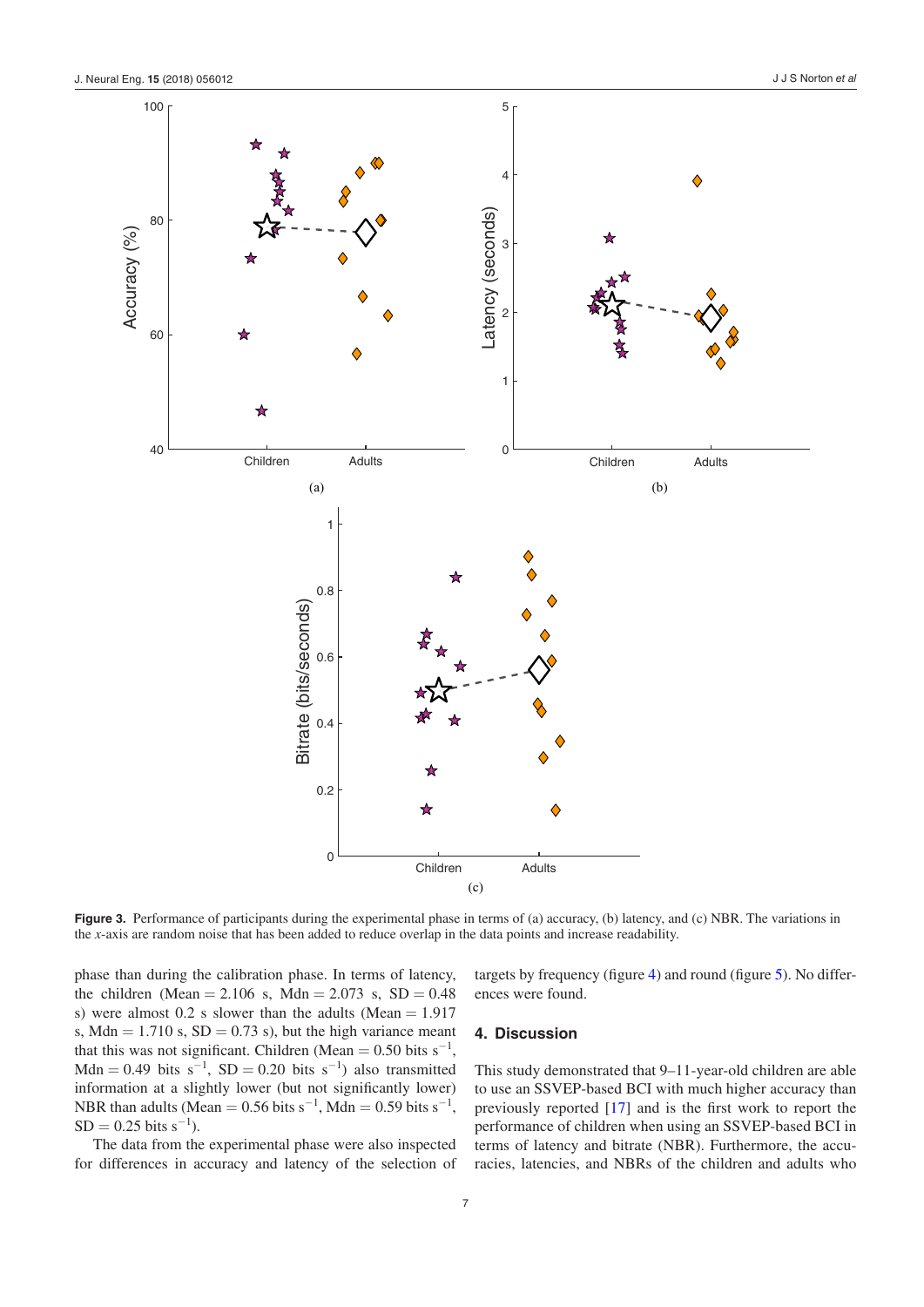completed the experimental phase were nearly identical. The remainder of the discussion is organized by phase: first we discuss the calibration phase, then we discuss the experimental phase, and we conclude by considering future work.

#### <span id="page-8-0"></span>*4.1. Calibration phase*

A calibration phase was used to calibrate the BCI system and to screen participants for inclusion in the experimental analysis. Data from the calibration phase showed that 11 of the 14 children (table [B1\)](#page-11-7) and all 11 adults (table [B2\)](#page-11-8) included in this study met the minimum threshold for inclusion in the experimental analysis.

Three children did not meet the criteria for their data to be included in the experimental analysis. The experimenters noted that two of the excluded children were visibly distracted during the calibration phase. The calibration task was relatively boring. Children were asked to attend to targets without getting feedback of any kind. It is possible the distracted behavior that was observed during the calibration phase could be an indication of a lack of engagement during this session. We encourage future research to examine the impact of engagement on BCI performance. In addition, an eye-tracker could be used to determine where participants are directing their gaze. It is likely that the third excluded child was simply one of those people who are unable to use an SSVEP-based BCI [[37\]](#page-12-30). By collecting more data, it may be possible to understand differences in BCI 'literacy' between children and adults, this represents one direction of future work.

The data collected during the calibration phase were also used to compare the performance of children with that of adults. This comparison was performed using two separate analyses. The first analysis used the same parameters as in the experiments to compare children versus adults. In this analysis, the *t* values for the children were slightly longer than those used for the adults. We partially attribute this to (1) the fact that the minimum window-length permitted for children was 1.25s while the minimum window-length for adults was 0.5 s and (2) for several of the children, the classifier we used during the calibration phase had three harmonics instead of two. Many of the adults (table [B2\)](#page-11-8) had *t* values of less than 1.25 s, which may have skewed these results. The second analysis was conducted after all of the experiments were completed and used the exact same classifier for all participants. When this analysis was performed, the *t* values calculated for the adults were still shorter than the *t* values calculated for the children. While the difference was small, this result may suggest (as proposed by [\[17](#page-12-10)]) that there are some differences in the ability of children versus adults to generate an SSVEP. It would be interesting to see if this difference is exaggerated in even younger children.

#### *4.2. Experimental phase*

Data from the experimental phase show that children (9–11-years-old) can use an SSVEP-based BCI for a target selection task with a similar accuracy, latency, and NBR as adults. It is well known that repetitively flickering stimuli elicit an SSVEP in both children [[28](#page-12-21)] and adults [[38\]](#page-12-31). While healthy adults are known to be able to use this signal to control an SSVEP-based BCI [[1](#page-11-0), [2](#page-11-1), [18](#page-12-11), [37](#page-12-30)], there is only one previous study investigating whether children also have this ability [\[17](#page-12-10)]. That study observed that children completed the SSVEP-based BCI task with significantly lower accuracy than adults (median difference 24.4% for 7–11 Hz stimuli) [\[17](#page-12-10)]. Thus, the present study (1) provides evidence that children have the ability to use SSVEP-based BCIs and (2) suggests that any differences in performance between 9–11-year-old children and adults are smaller than previously believed [\[17](#page-12-10)]. Since children can generate an SSVEP and use this signal to control an SSVEP-based BCI for a target selection task, it is possible that SSVEP-based BCIs could be used as communication devices for children with severe motor disabilities, such as LIS [[30\]](#page-12-23).

This is, to the best of our knowledge, the first study to report the performance of 9–11-year-old children using an SSVEP-based BCI in terms of latency and bitrate (NBR). By considering latency and bitrate (NBR)—in addition to accuracy—our study provides a more complete picture of the performance differences between children and adults. This more complete picture is important, since it is possible for two users of an SSVEP-based BCI to have a similar target selection accuracy, but very different overall performance. For example, S03c (see table [B3](#page-11-9)) and S09a (see table [B4](#page-11-10)) both had an average accuracy of 88% in the experimental phase. However, S03c had an average latency of 3.079 s and bitrate of 0.42 bits s<sup>-1</sup> compared to S09a who had an average latency of 1.256 s and bitrate of 0.90 bits s<sup>-1</sup>. In other words, while these two participants had identical accuracies, S09a communicated twice the information per unit of time—as measured by NBR—as S03c. Thus, the reported accuracy results of Ehlers *et al* [[17](#page-12-10)] may have been confounded by the latency of target selection, which they allowed to vary. Here, we show that the performance of children using an SSVEP-based BCI for a target selection task was similar to the performance of adults in terms of accuracy, latency, and NBR.

There appear to be differences in classification accuracy between the calibration phase (92% for children, 96% for adults) and the experimental phase (79% for children, 78% for adults). All of the data collected during the calibration phase was used to set the parameters for the experimental phase. This may have caused overfitting, the parameters we chose were appropriate for the calibration phase data, but did not generalize well to experimental phase data that was subsequently collected. Even with the limited data that was available, this issue may have been mitigated using cross-validation when setting the classifier parameters [[39\]](#page-12-32). This represents a potential area for improvement in future studies.

This study demonstrates that children can use an SSVEPbased BCI much better than previously reported, although there are differences between our study and the only previous investigation of SSVEP-based BCIs for children. Ehlers *et al* reported children (mean 9.86 years old) achieved an accuracy of approximately 50% (based on visual analysis of figure 2 in [\[17](#page-12-10)]). The children in our study, on the other hand, achieved an average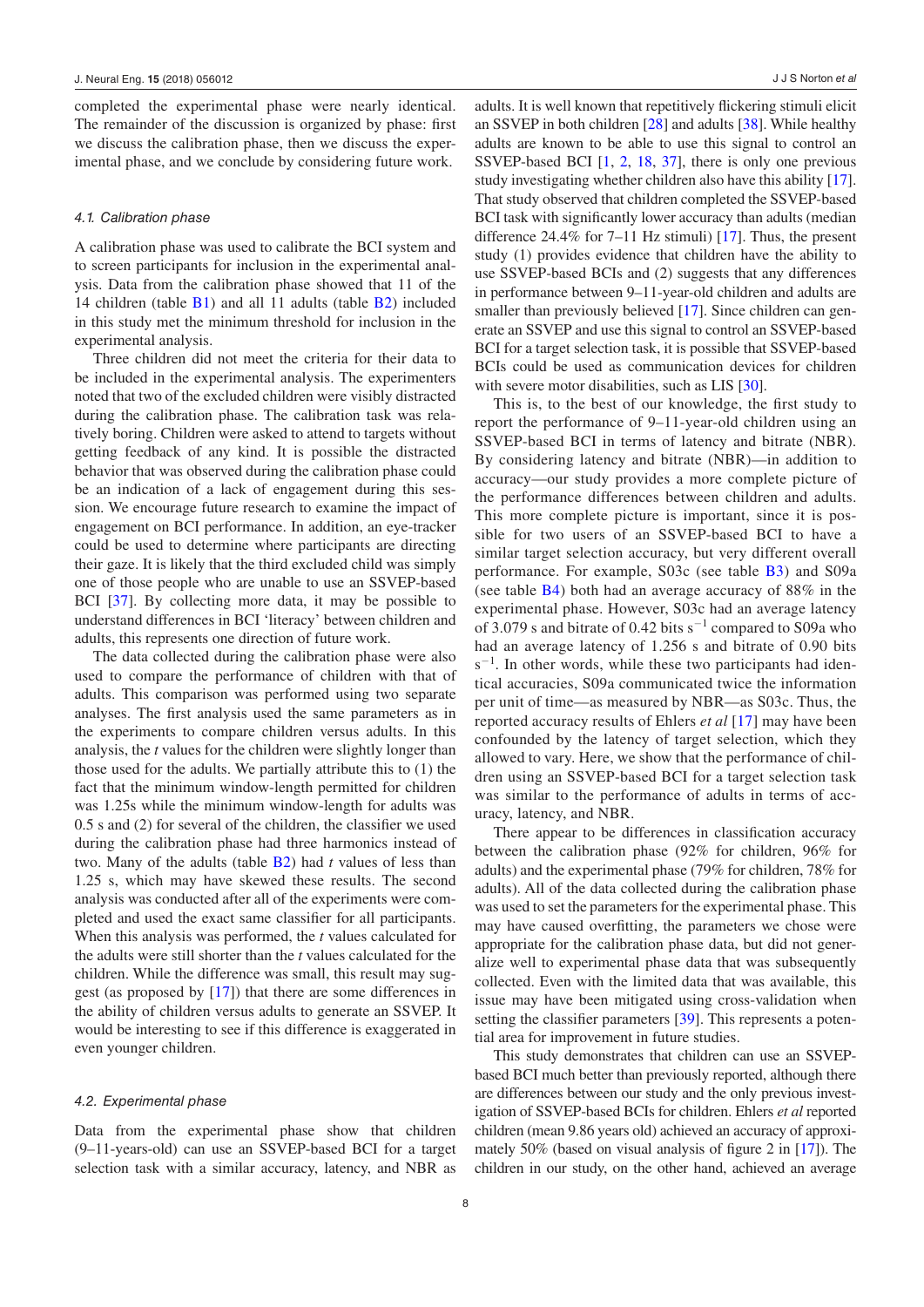<span id="page-9-0"></span>

**Figure 4.** Performance of included children versus included adults during the experimental phase by stimulation frequency in terms of (a) accuracy and (b) latency. The variations in the *x*-axis are random noise that has been added to reduce overlap in the data points and increase readability.

<span id="page-9-1"></span>

**Figure 5.** Performance of included children versus included adults during the experimental phase by round in terms of (a) accuracy and (b) latency.

of 79% accuracy. There are a number of methodological differences between the two studies that could explain this difference:

- The environments in which the children completed the experiments were different. In Ehlers *et al* [\[17\]](#page-12-10) children performed the experiments in a noisy school environment, while in our experiments they were in a quiet laboratory environment. There is value in testing the performance of children under different environmental conditions. Clinical and/or home environments may be noisy in some cases (like in the experiments of Ehlers *et al* [\[17\]](#page-12-10)) and quiet in others (like the experiments reported here). Detailed investigations of the effect of environment and distraction on the performance of children using an SSVEP-based BCI may inform the design of clinical/home systems.
- The tasks were different. The children in our study used the SSVEP-based BCI to complete a target selection task. In Ehlers *et al* [[17\]](#page-12-10), children completed a text-entry task. Text-entry is a very common platform for SSVEP-based BCI experiments [[1,](#page-11-0) [2\]](#page-11-1), but may not be appropriate for children [[27\]](#page-12-20).
- Our experiments used slightly different stimulation frequencies. The frequency of stimulation is known to impact the amplitude of the elicited SSVEP [\[1](#page-11-0)].
- We conducted a calibration phase to set two classifier parameters before the experimental phase.
- After low performance in the calibration phase, three children were excluded from the experimental phase of our study. Ehlers *et al* [\[17](#page-12-10)], however, did not exclude any children from their results. Figure [2](#page-6-0)(b) shows using the data from the calibration phase—that grouping the included and excluded children together may have reduced average performance. This suggests two things. First, it is important to consider the performance of individuals in these studies and identify outliers. Second, excluding the three children may have caused the differences in performance between our study and Ehlers *et al* [\[17](#page-12-10)] to appear larger than they really are.

It is possible that any of these methodological differences could explain why the children in our study had higher performance than the similar age group of children in the study by Ehlers *et al* [\[17](#page-12-10)].

One potential limitation of the current study is that the parameters used in the classifier were slightly different for some of the children than they were for the adults. As discussed in section [4.1,](#page-8-0) we performed a post-experimental analysis of the calibration data to assess the impact of this difference. This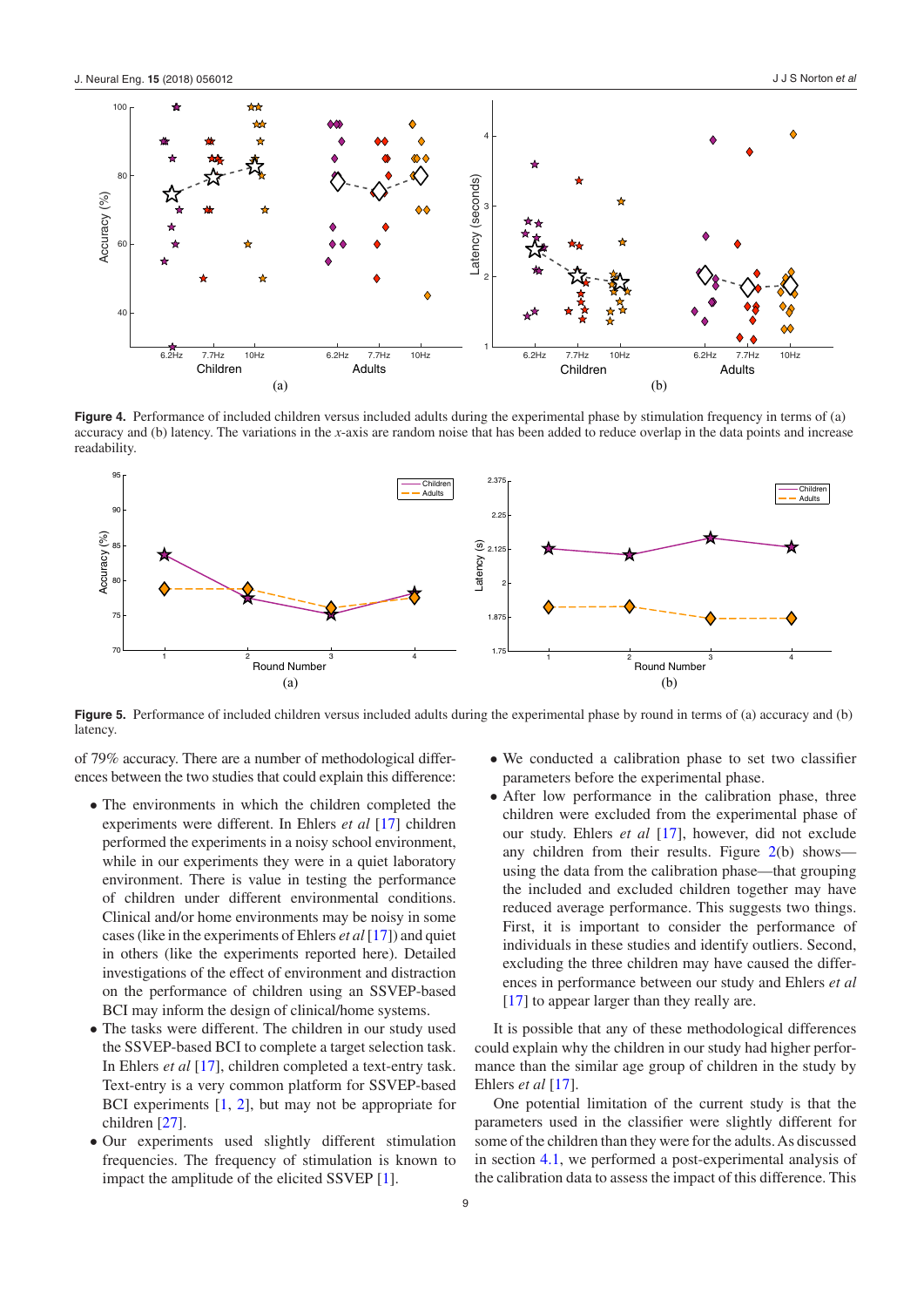analysis showed that there would have been a slight difference in the *t* value used for the children if the parameters used in the classifier were identical. The *t* values calculated for the adults, however, were lower than the *t* values calculated for children in either analysis. Even though there were small differences in the way the parameters  $t$  and  $\tau$  were set for children versus the adults, it is most likely that these differences lowered the performance of children compared with adults (i.e. children may perform even better than we report here).

#### *4.3. Future work*

Given the high performance of 9–11-year-old children observed in this study, we encourage the investigation of SSVEP-based BCIs for younger groups of children. Data collected during the experiments of Ehlers *et al* [[17\]](#page-12-10) did not reveal any significant differences between groups of children with average ages of 6.73, 8.08, or 9.86 years. Their data suggest a slight downward trend in accuracy with low-frequency stimuli as a function of age. In a study of SSVEPs elicited using 5 Hz simulations, Birca *et al* [\[29](#page-12-22)] show that both the magnitude and phase alignment of SSVEPs (generally) increase with age. This study, however, was limited in how it defined SSVEPs (first harmonic response only) and the stimulation frequencies tested (5 Hz only). An earlier study by Birca *et al* [\[29](#page-12-22)] used a wider range of stimulation frequencies  $(5, 7.5, 10, 1)$ and 12.5 Hz). The results of this study showed that younger children (6-9 years old) had lower amplitude SSVEPs than adults for 12.5 Hz stimuli, but there were no other significant differences between SSVEP amplitude and age. As an additional confound, neither of these studies considered the effect of attention on the amplitude of the elicited SSVEPs. It seems likely—based on our results and these previous studies—that younger groups of children should also be able to use SSVEPbased BCIs. There may, however, be differences in accuracy as a function of age for specific stimulation frequencies.

Another area of future work could include the development of a more engaging interface. Both the target selection task used in our study and the speller used by Ehlers *et al* [\[17](#page-12-10)] may have been viewed by the participants as boring. We propose that adding elements of games—called *gamification*—may increase the engagement of children with the SSVEP-based BCI and improve their performance. The use of gamification in lab studies has allowed researchers to improve their ability to conduct studies with children [[40\]](#page-12-33).

#### **5. Conclusion**

In summary, our data make several contributions to the development of SSVEP-based BCIs for children. We report that of the fourteen 9–11-year-old children who were included in our study, 11 of them achieved an 85% accuracy or above during a short calibration phase. Furthermore, of the 11 children who completed the longer experimental phase, they achieved an average accuracy of 79% in 2.1 s, which was very similar to data collected from adults using the same SSVEP-based BCI.

This study is also the first to report the performance of children using an SSVEP-based BCI in terms of latency and bitrate. The results of this study imply that children with severe motor disabilities (such as LIS) may use an SSVEP-based BCI to restore/replace the ability to communicate. We encourage future research to follow these results by continuing to explore SSVEP-based BCI research with children.

#### **Acknowledgments**

This work was supported by the University of Illinois Surge Fellowship program. The authors would like to thank Dr Ranjitha Kumar, Dr Andrea Aguilar, Dr Roy H Campbell, and Dr Kara Federmeier for their insightful discussions on this research. The National Center for Adaptive Neurotechnologies is supported by the National Institute of Biomedical Imaging and Bioengineering of the NIH (Grant 1P41EB018783 (JRW)). The authors' laboratory was also supported by a VA Merit Award 1 I01 BX002550 (JRW) and by the New York State Spinal Cord Injury Research Board (SCIRB).

#### <span id="page-10-0"></span>**Appendix A. Classification of the predicted target**

These equations are based on the original description the canonical correlation for classification of SSVEP targets by Lin [\[35](#page-12-28)]. Assuming *k* stimuli at frequencies  $f_1...f_k$ , CCA considers two sets of variables *X* and  $Y_k$  and finds two weight matrices  $w_X$ and  $w_{Y_k}$  that maximize the correlation  $\rho_k$  between them.

$$
\rho_k = \frac{w_x^T \Sigma_{XY_k} w_{y_k}^T}{\sqrt{w_x^T \Sigma_{XX} w_{x} w_{y_k}^T \Sigma_{Y_k Y_k} w_{y_k}}}.
$$
\n(A.1)

When CCA is used to detect an SSVEP, *X* represents a matrix of EEG data (*m* channels by *n* samples) and  $Y_k$  represents a matrix of sine and cosine reference waves (*r* reference waves by *n* samples) at harmonic *h* frequencies of stimulus *k*.

$$
Y_k = \begin{bmatrix} \sin(2\pi ft1) \\ \cos(2\pi ft1) \\ \vdots \\ \sin(2\pi fth) \\ \cos(2\pi fth) \end{bmatrix} .
$$
 (A.2)

 $\rho_k$  is initially a vector with a length equal to the smaller of *m* and *r*, however, here we consider  $\rho_k = max(\rho_k)$ . If

$$
max(\rho) > \tau \tag{A.3}
$$

then the classifier's best guess (the predicted target) is

$$
\hat{k} = argmax(\rho). \tag{A.4}
$$

Each trial of the calibration phase was analyzed in the following way. The analysis of each trial started at time 0, the time of stimulus onset. The data from time 0 to time *t* was then considered, if the  $max(\rho_k)$  does not exceed the threshold, then the window slid in steps of 0.125 s. After the window is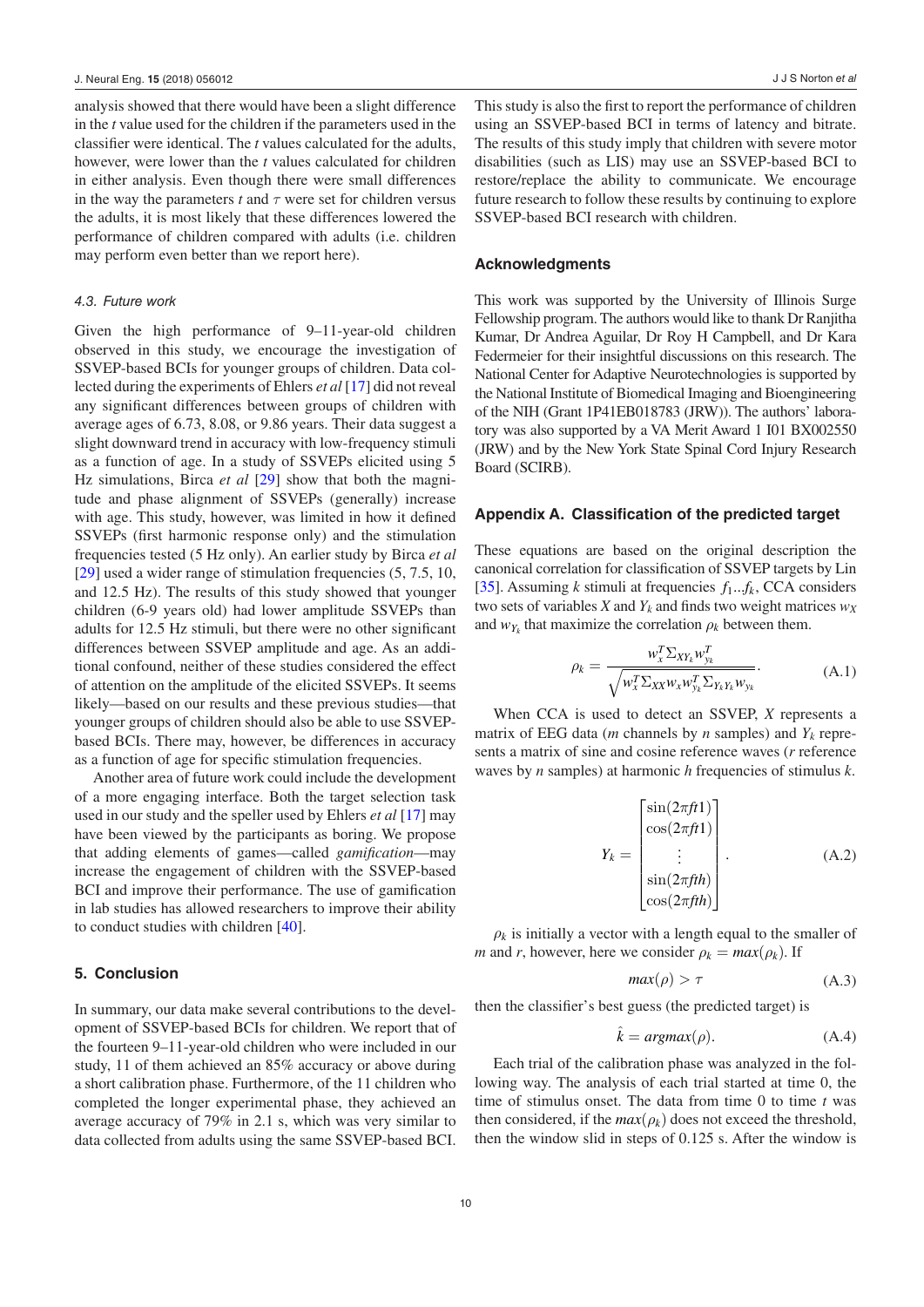moved,  $\rho_k$  is recomputed and compared to the threshold again.

<span id="page-11-7"></span>**Table B1.** Data from calibration phase (included children).

| Subject           | $\bar{t}$ | $\tau$ | Accuracy | <b>NBR</b> |
|-------------------|-----------|--------|----------|------------|
| S01c <sup>a</sup> | 1.375     | 0.75   | 0.87     | 0.57       |
| S02c <sup>a</sup> | 1.250     | 0.77   | 0.87     | 0.78       |
| S03c              | 2.500     | 0.43   | 0.87     | 0.47       |
| S <sub>04c</sub>  | 1.375     | 0.47   | 1.00     | 1.01       |
| S05c <sup>a</sup> | 1.250     | 0.57   | 0.94     | 0.94       |
| S06c              | 2.250     | 0.35   | 0.87     | 0.46       |
| S07c <sup>a</sup> | 1.375     | 0.58   | 0.93     | 0.71       |
| S08c              | 1.250     | 0.58   | 0.93     | 0.78       |
| S09c              | 1.250     | 0.64   | 0.93     | 0.78       |
| \$10c             | 1.875     | 0.36   | 0.87     | 0.62       |
| S11c <sup>a</sup> | 1.250     | 0.72   | 1.00     | 0.78       |
| Mean              | 1.545     | 0.57   | 0.92     | 0.72       |
| Mdn               | 1.375     | 0.58   | 0.93     | 0.78       |
| SD                | 0.450     | 0.15   | 0.05     | 0.18       |

<span id="page-11-11"></span><sup>a</sup> Denotes that 3 harmonics and erasure were used for calculation of windowlength and threshold.

<span id="page-11-8"></span>**Table B2.** Data from calibration phase (included adults).

| Subject          | $\bar{t}$ | $\tau$ | Accuracy | <b>NBR</b> |
|------------------|-----------|--------|----------|------------|
| S <sub>01a</sub> | 1.000     | 0.60   | 0.93     | 1.14       |
| S <sub>02a</sub> | 1.375     | 0.51   | 0.93     | 0.75       |
| S03a             | 1.125     | 0.57   | 1.00     | 0.85       |
| S <sub>04a</sub> | 0.750     | 0.70   | 1.00     | 0.88       |
| S05a             | 3.625     | 0.27   | 0.93     | 0.35       |
| S06a             | 1.625     | 0.42   | 0.93     | 0.62       |
| S07a             | 0.750     | 0.68   | 0.93     | 1.12       |
| S08a             | 0.750     | 0.74   | 0.93     | 0.93       |
| S09a             | 0.875     | 0.66   | 0.93     | 1.11       |
| S10a             | 0.625     | 0.82   | 1.00     | 1.20       |
| S11a             | 1.000     | 0.60   | 1.00     | 0.91       |
| Mean             | 1.227     | 0.60   | 0.96     | 0.90       |
| Mdn              | 1.000     | 0.60   | 0.93     | 0.91       |
| <b>SD</b>        | 0.849     | 0.15   | 0.04     | 0.25       |

<span id="page-11-9"></span>**Table B3.** Data from the experimental phase (children).

| Subject           | Accuracy | Latency | <b>NBR</b> |
|-------------------|----------|---------|------------|
| S <sub>01c</sub>  | 0.92     | 2.211   | 0.62       |
| S02c              | 0.82     | 2.432   | 0.49       |
| S03c              | 0.88     | 3.079   | 0.42       |
| S04c              | 0.85     | 1.522   | 0.67       |
| S05c              | 0.87     | 1.402   | 0.84       |
| S06c              | 0.47     | 2.513   | 0.14       |
| S07c              | 0.78     | 2.282   | 0.41       |
| S08c              | 0.73     | 1.749   | 0.43       |
| S09c              | 0.83     | 1.858   | 0.57       |
| S10c              | 0.60     | 2.044   | 0.26       |
| S <sub>11</sub> c | 0.93     | 2.073   | 0.64       |
| Mean              | 0.79     | 2.106   | 0.50       |
| Mdn               | 0.83     | 2.073   | 0.49       |
| <b>SD</b>         | 0.14     | 0.48    | 0.20       |

| <b>Table B4.</b> Data from the experimental phase (adults). |  |
|-------------------------------------------------------------|--|

<span id="page-11-10"></span>J J S Norton *et al*

| Subject          | Accuracy | Latency | <b>NBR</b> |
|------------------|----------|---------|------------|
| S <sub>01a</sub> | 0.83     | 1.424   | 0.73       |
| S <sub>02a</sub> | 0.85     | 1.602   | 0.66       |
| S03a             | 0.80     | 1.900   | 0.46       |
| S <sub>04a</sub> | 0.90     | 1.467   | 0.85       |
| S05a             | 0.57     | 3.913   | 0.14       |
| S06a             | 0.63     | 2.028   | 0.30       |
| S07a             | 0.73     | 1.947   | 0.44       |
| S08a             | 0.67     | 2.266   | 0.35       |
| S09a             | 0.88     | 1.256   | 0.90       |
| S10a             | 0.90     | 1.569   | 0.77       |
| S11a             | 0.80     | 1.710   | 0.59       |
| Mean             | 0.78     | 1.92    | 0.56       |
| Mdn              | 0.80     | 1.71    | 0.59       |
| <b>SD</b>        | 0.11     | 0.73    | 0.25       |

This process continues until  $\rho_k$  exceeds  $\tau$  or until *t* extends beyond the end of the trial. In the case that  $\rho_k$  exceeded the threshold, *k* is then compared to the target  $x^*$ . If  $\rho_k$  does not exceed *τ* before the end of the trial, then this was modeled in the calculation of NBR as an erasure.

#### **Appendix B. Supplemental information**

## **ORCID iDs**

James J S Norton Chttps://orcid.org/0000-0002-9690-0534 Timothy Bretl •<https://orcid.org/0000-0001-7883-7300>

#### **References**

- <span id="page-11-0"></span>[1] Volosyak I 2011 SSVEP-based bremen-BCI interface boosting information transfer rates *J. Neural Eng.* **[8](https://doi.org/10.1088/1741-2560/8/3/036020)** [036020](https://doi.org/10.1088/1741-2560/8/3/036020)
- <span id="page-11-1"></span>[2] Akce A, Norton J J S and Bretl T 2015 An SSVEP-based brain computer interface for text spelling with adaptive queries that maximize information gain rates *IEEE Trans. Neural Syst. Rehabil. Eng.* **[23](https://doi.org/10.1109/TNSRE.2014.2373338)** [857](https://doi.org/10.1109/TNSRE.2014.2373338)–[66](https://doi.org/10.1109/TNSRE.2014.2373338)
- <span id="page-11-2"></span>[3] Horki P, Solis-Escalante T, Neuper C and Müller-Putz G 2011 Combined motor imagery and SSVEP based BCI control of a 2 DoF artificial upper limb *Med. Biol. Eng. Comput.* **[49](https://doi.org/10.1007/s11517-011-0750-2)** [567](https://doi.org/10.1007/s11517-011-0750-2)–[77](https://doi.org/10.1007/s11517-011-0750-2)
- <span id="page-11-3"></span>[4] Yanagisawa T, Hirata M, Saitoh Y, Goto T, Kishima H, Fukuma R, Yokoi H, Kamitani Y and Yoshimine T 2011 Real-time control of a prosthetic hand using human electrocorticography signals: technical note *J. Neurosurg.* **[114](https://doi.org/10.3171/2011.1.JNS101421)** [1715](https://doi.org/10.3171/2011.1.JNS101421)–[22](https://doi.org/10.3171/2011.1.JNS101421)
- <span id="page-11-4"></span>[5] Doud A J, Lucas J P, Pisansky M T and He B 2011 Continuous three-dimensional control of a virtual helicopter using a motor imagery based brain–computer interface *PLoS ONE* **[6](https://doi.org/10.1371/journal.pone.0026322)** [e26322](https://doi.org/10.1371/journal.pone.0026322)
- <span id="page-11-5"></span>[6] Wolpaw J and Wolpaw E W 2012 *Brain-Computer Interfaces: Principles and Practice* (Oxford: Oxford University Press)
- <span id="page-11-6"></span>[7] Birch G E, Bozorgzadeh Z and Mason S G 2002 Initial on-line evaluations of the LF-ASD brain–computer interface with able-bodied and spinal-cord subjects using imagined voluntary motor potentials *IEEE Trans. Neural Syst. Rehabil. Eng.* **[10](https://doi.org/10.1109/TNSRE.2002.806839)** [219](https://doi.org/10.1109/TNSRE.2002.806839)–[24](https://doi.org/10.1109/TNSRE.2002.806839)